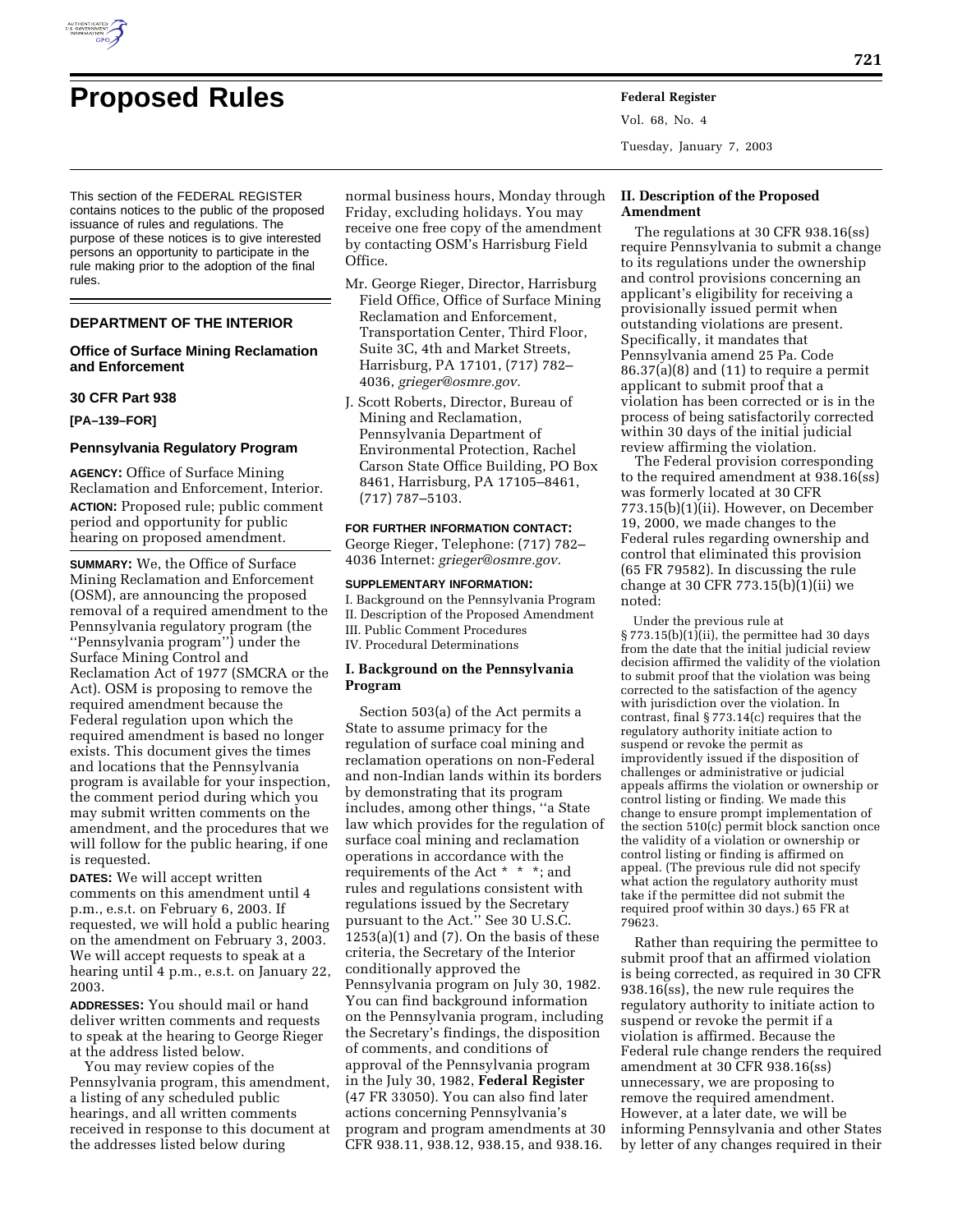programs as a result of the abovereferenced change to the Federal ownership and control regulations, as well as a result of other changes we made to those regulations on December 19, 2000.

## **III. Public Comment Procedures**

Under the provisions of 30 CFR 732.17(h), we are seeking your comments on whether the removal of the required amendment satisfies the applicable program criteria of 30 CFR 732.15.

## *Written Comments*

Send your written or electronic comments to OSM at the address given above. Your written comments should be specific, pertain only to the issues proposed in this rulemaking, and include explanations in support of your recommendations. We will not consider or respond to your comments when developing the final rule if they are received after the close of the comment period (see **DATES**). We will make every attempt to log all comments into the administrative record, but comments delivered to an address other than the Harrisburg Field Office may not be logged in.

#### *Electronic Comments*

Please submit Internet comments as an ASCII or Word file avoiding the use of special characters and any form of encryption. Please also include ''Attn: SATS No. PA–139'' and your name and return address in your Internet message. If you do not receive a confirmation that we have received your Internet message, contact the Harrisburg Field Office at (717) 782–4036.

## *Availability of Comments*

We will make comments, including names and addresses of respondents, available for public review during normal business hours. We will not consider anonymous comments. If individual respondents request confidentiality, we will honor their request to the extent allowable by law. Individual respondents who wish to withhold their name or address from public review, except for the city or town, must state this prominently at the beginning of their comments. We will make all submissions from organizations or businesses, and from individuals identifying themselves as representatives or officials of organizations or businesses, available for public review in their entirety.

## *Public Hearing*

If you wish to speak at the public hearing, contact the person listed under

**FOR FURTHER INFORMATION CONTACT** by 4 p.m., e.s.t. on January 22, 2003 If you are disabled and need special accommodations to attend a public hearing, contact the person listed under **FOR FURTHER INFORMATION CONTACT.** We will arrange the location and time of the hearing with those persons requesting the hearing. If no one requests an opportunity to speak, we will not hold a hearing.

To assist the transcriber and ensure an accurate record, we request, if possible, that each person who speaks at the public hearing provide us with a written copy of his or her comments. The public hearing will continue on the specified date until everyone scheduled to speak has been given an opportunity to be heard. If you are in the audience and have not been scheduled to speak and wish to do so, you will be allowed to speak after those who have been scheduled. We will end the hearing after everyone scheduled to speak and others present in the audience who wish to speak, have been heard.

## *Public Meeting*

If only one person requests an opportunity to speak, we may hold a public meeting rather than a public hearing. If you wish to meet with us to discuss the amendment, please request a meeting by contacting the person listed under **FOR FURTHER INFORMATION CONTACT.** All such meetings are open to the public and, if possible, we will post notices of meetings at the locations listed under **ADDRESSES.** We will make a written summary of each meeting a part of the administrative record.

## **IV. Procedural Determinations**

#### *Executive Order 12630—Takings*

This rule does not have takings implications. In 65 FR 79582, we made several changes to the Federal regulations, including the elimination of the counterpart Federal regulation. Taking all of the changes made into consideration, we noted in that **Federal Register** notice that ''in accordance with Executive Order 12630, the rule does not have significant takings implications. This determination is based on the fact that the rule will not have an impact on the use or value of private property and so, does not result in significant costs to the government.'' Since the elimination of the counterpart Federal regulation had no takings implications, the removal of the amendment requiring the corresponding State provision will have no takings implications.

## *Executive Order 12866—Regulatory Planning and Review*

This rule is exempted from review by the Office of Management and Budget under Executive Order 12866.

## *Executive Order 12988—Civil Justice Reform*

The Department of the Interior has conducted the reviews required by section 3 of Executive Order 12988 and has determined that this rule meets the applicable standards of subsections (a) and (b) of that section. However, these standards are not applicable to the actual language of State regulatory programs and program amendments because each program is drafted and promulgated by a specific State, not by OSM. Under sections 503 and 505 of SMCRA (30 U.S.C. 1253 and 1255) and the Federal regulations at 30 CFR 730.11, 732.15, and 732.17(h)(10), decisions on proposed State regulatory programs and program amendments submitted by the States must be based solely on a determination of whether the submittal is consistent with SMCRA and its implementing Federal regulations and whether the other requirements of 30 CFR Parts 730, 731, and 732 have been met.

## *Executive Order 13132—Federalism*

This rule does not have Federalism implications. SMCRA delineates the roles of the Federal and State governments with regard to the regulation of surface coal mining and reclamation operations. One of the purposes of SMCRA is to ''establish a nationwide program to protect society and the environment from the adverse effects of surface coal mining operations.'' Section 503(a)(1) of SMCRA requires that State laws regulating surface coal mining and reclamation operations be ''in accordance with'' the requirements of SMCRA. Section 503(a)(7) requires that State programs contain rules and regulations ''consistent with'' regulations issued by the Secretary pursuant to SMCRA.

## *Executive Order 13211—Regulations That Significantly Affect the Supply, Distribution, or Use of Energy*

On May 18, 2001, the President issued Executive Order 13211 which requires agencies to prepare a Statement of Energy Effects for a rule that is (1) considered significant under Executive Order 12866, and (2) likely to have a significant adverse effect on the supply, distribution, or use of energy. Because this rule is exempt from review under Executive Order 12866 and is not expected to have a significant adverse